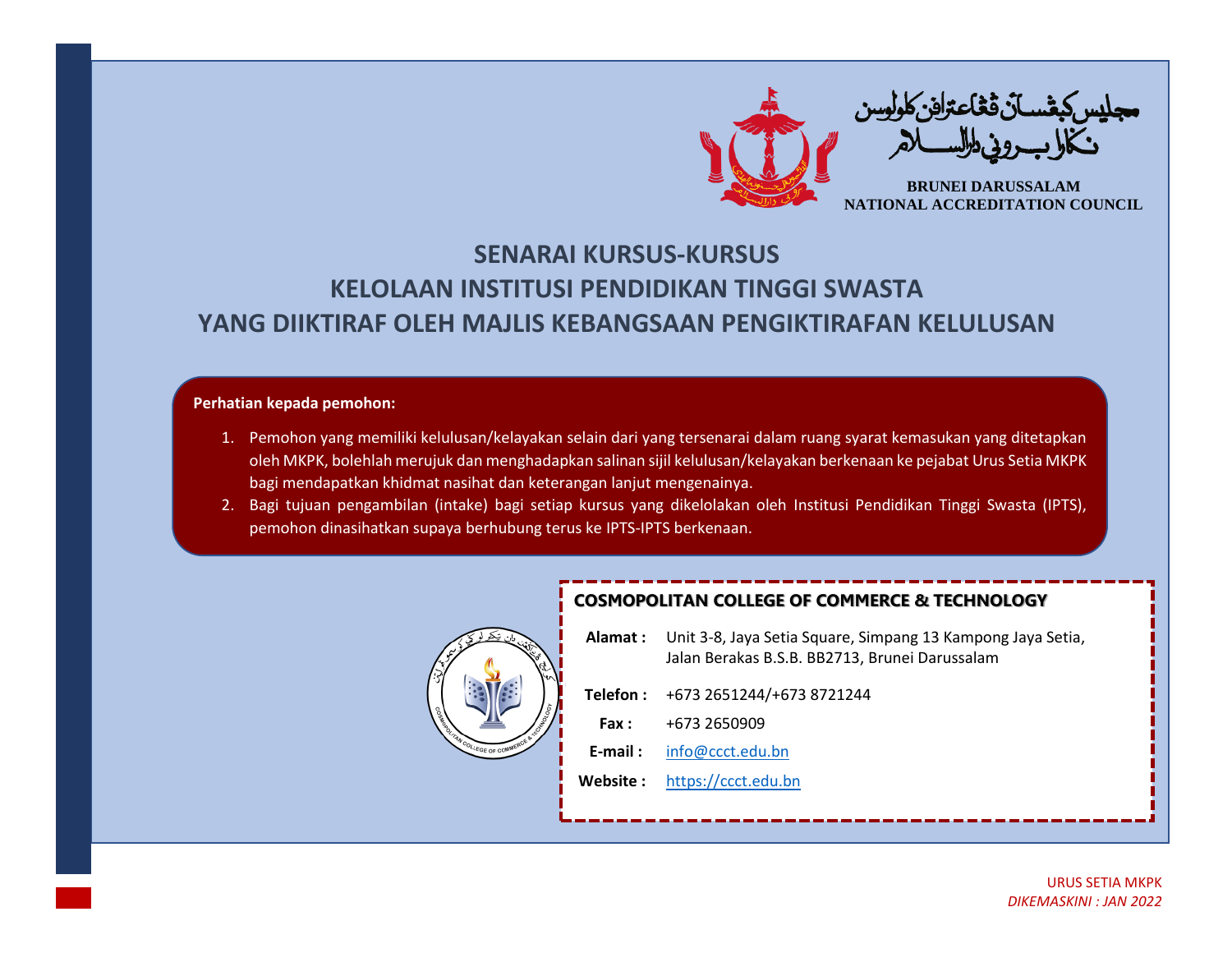| Bil./<br>No.   | Kursus/<br><b>Course</b>                                                                      | <b>BDQF</b><br><b>Level</b> | <b>Sebanding dengan</b><br>"Comparable to" | <b>Syarat Kemasukan</b><br><b>Entry Requirement</b>                                                                                                                                                              |                                                                          |
|----------------|-----------------------------------------------------------------------------------------------|-----------------------------|--------------------------------------------|------------------------------------------------------------------------------------------------------------------------------------------------------------------------------------------------------------------|--------------------------------------------------------------------------|
| $\mathbf{1}$   | Pearson BTEC Level 5 Higher National Diploma in Computing (RQF)                               | 5                           | <b>Higher National</b><br><b>Diploma</b>   | Minimum 1 GCE 'A' Level DAN 4 GCE/IGCSE 'O' Level<br>Credits<br>atau<br>LCCI L3 Diploma and 4 GCE 'O' Level Credit<br>atau<br>Pearson BTEC Level 3 Diploma in<br><b>Computing/Information Technology</b><br>atau |                                                                          |
| $\overline{2}$ | Pearson BTEC Level 5 Higher National Diploma in Computing (Data<br>Analytics) (RQF)           |                             |                                            |                                                                                                                                                                                                                  |                                                                          |
| 3              | Pearson BTEC Level 5 Higher National Diploma in Computing<br>(Software Engineering) (RQF)     |                             |                                            | <b>BDTVEC Diploma Information Technology</b><br>atau<br><b>BDTVEC National Diploma in Computer Studies</b><br>atau<br>International Diploma in Gaming and Animation                                              |                                                                          |
| $\overline{4}$ | Pearson BTEC Level 5 Higher National Diploma in Computing<br>(Network Engineering) (RQF)      |                             |                                            |                                                                                                                                                                                                                  | Technology<br>atau<br>NCC Education Level 4 Diploma in Computing<br>atau |
| 5              | Pearson BTEC Level 5 Higher National Diploma in Computing<br>(Applications Development) (RQF) |                             |                                            | related BTEC level 3 qualification<br>atau<br>any other acceptable qualification                                                                                                                                 |                                                                          |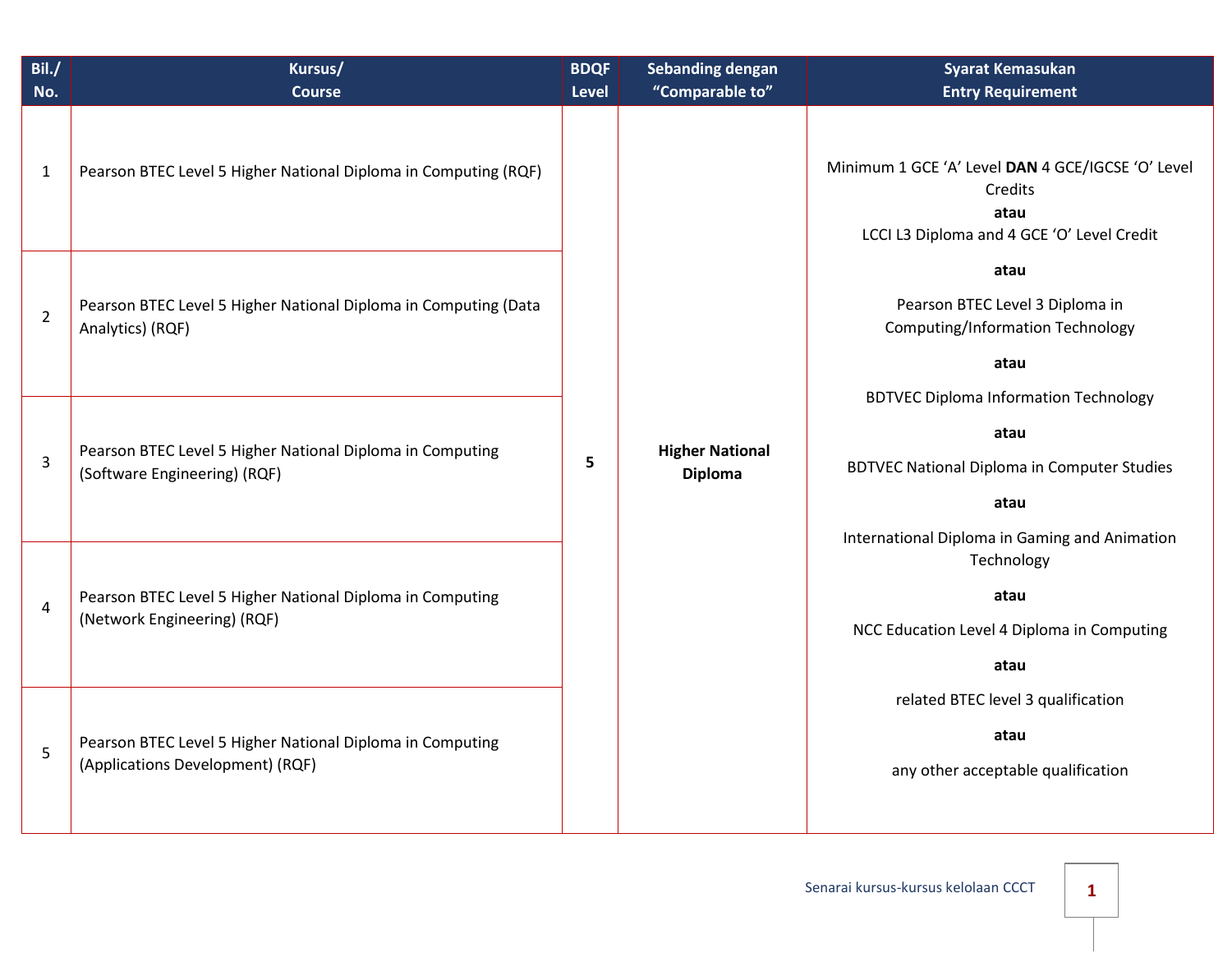| 6              | Pearson BTEC Level 5 HND Diploma in Business (RQF)                                          | 5 |  | Minimum 1 GCE 'A' Level with Grade E and above<br><b>DAN</b><br>4 Credits GCE/IGCSE 'O' Level<br>atau<br><b>BTEC Level 3 Diploma in Business</b><br>atau<br><b>BDTVEC Diploma Business and Finance</b><br>atau<br>NCC Education Level 4 Diploma in Business |                                                                                                                                                                                                                                    |                                                                                          |  |
|----------------|---------------------------------------------------------------------------------------------|---|--|-------------------------------------------------------------------------------------------------------------------------------------------------------------------------------------------------------------------------------------------------------------|------------------------------------------------------------------------------------------------------------------------------------------------------------------------------------------------------------------------------------|------------------------------------------------------------------------------------------|--|
| $\overline{7}$ | Pearson BTEC Level 5 HND Diploma in Business (Entrepreneurship<br>and Small Business) (RQF) |   |  |                                                                                                                                                                                                                                                             |                                                                                                                                                                                                                                    |                                                                                          |  |
| 8              | Pearson BTEC Level 5 HND Diploma in Business (Business<br>Management) (RQF)                 |   |  |                                                                                                                                                                                                                                                             |                                                                                                                                                                                                                                    | atau<br>related BTEC level 3 qualification<br>atau<br>any other acceptable qualification |  |
| 9              | Pearson BTEC Level 5 HND Diploma in Creative Media Production<br>(Visual Effects) (RQF)     |   |  | <b>Higher National</b><br><b>Diploma</b>                                                                                                                                                                                                                    | 1 GCE 'A' Level with Grade E and above<br><b>DAN</b><br>4 GCE/IGCSE 'O' Level Credit<br>atau<br>1 GCE 'A' Level with Grade E and above AND 4 IGCSE<br>with Grade C and above<br>atau<br>LCCI L3 Diploma and 4 GCE 'O' Level Credit |                                                                                          |  |
| 10             | Pearson BTEC Level 5 HND Diploma in Creative Media Production<br>(Motion Graphics) (RQF)    |   |  |                                                                                                                                                                                                                                                             |                                                                                                                                                                                                                                    |                                                                                          |  |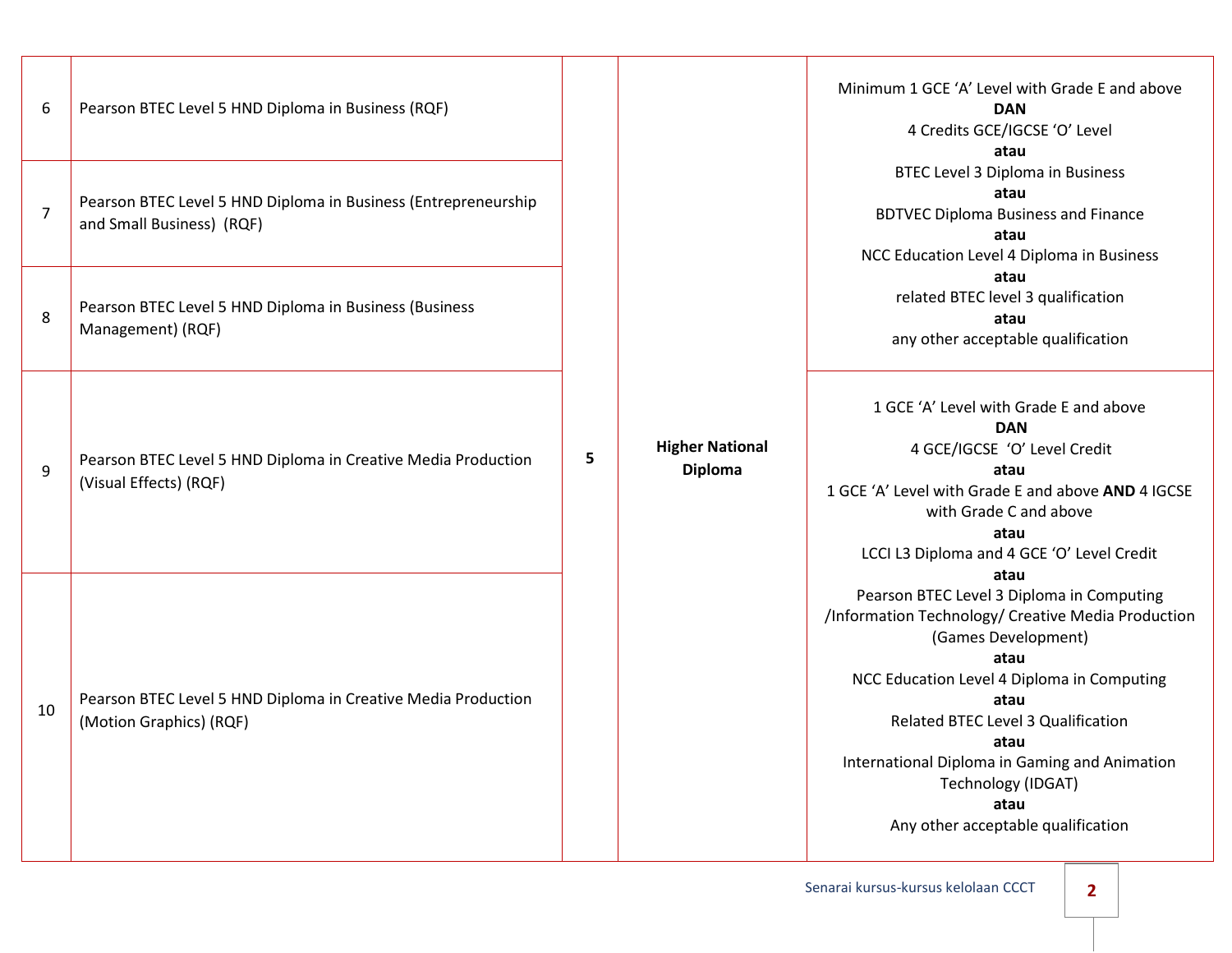|    |                                                                        |   |                                              | 1 GCE 'A' Level with Grade E and above DAN 3 GCE 'O' |
|----|------------------------------------------------------------------------|---|----------------------------------------------|------------------------------------------------------|
|    |                                                                        |   |                                              | Level Credit atau 1 GCE 'A' Level with Grade E and   |
|    |                                                                        |   |                                              | above DAN 3 IGCSE with grade C and above             |
|    |                                                                        |   |                                              | atau                                                 |
|    |                                                                        |   |                                              | LCCI L3 Diploma                                      |
|    |                                                                        |   |                                              | atau                                                 |
|    |                                                                        |   |                                              | Pearson BTEC Level 3 Diploma in Business/Business    |
| 11 | Pearson BTEC Level 4 Higher National Certificate in Business (RQF)     | 5 | <b>Higher National</b><br><b>Certificate</b> | (management)                                         |
|    |                                                                        |   |                                              | atau                                                 |
|    |                                                                        |   |                                              | <b>BDTVEC Diploma in Business and Finance</b>        |
|    |                                                                        |   |                                              | atau                                                 |
|    |                                                                        |   |                                              | NCC Education Level 4 Diploma in Business            |
|    |                                                                        |   |                                              | atau                                                 |
|    |                                                                        |   |                                              | Related BTEC Level 3 Qualification atau              |
|    |                                                                        |   |                                              | any other acceptable qualification                   |
|    |                                                                        | 5 |                                              | 1 GCE 'A' Level with Grade E and above DAN 3 GCE 'O' |
|    |                                                                        |   |                                              | Level Credit atau 1 GCE 'A' Level with Grade E and   |
|    |                                                                        |   | <b>Higher National</b><br><b>Certificate</b> | above DAN 3 IGCSE with grade C and above             |
|    |                                                                        |   |                                              | atau                                                 |
|    |                                                                        |   |                                              | LCCI L3 Diploma                                      |
|    |                                                                        |   |                                              | atau                                                 |
|    |                                                                        |   |                                              | Pearson BTEC Level 3 Diploma in                      |
|    | Pearson BTEC Level 4 Higher National Certificate in Computing<br>(RQF) |   |                                              | <b>Computing/Information Technology</b>              |
|    |                                                                        |   |                                              | atau                                                 |
| 12 |                                                                        |   |                                              | BDTVEC Diploma in Information Technology/Computer    |
|    |                                                                        |   |                                              | <b>Studies</b>                                       |
|    |                                                                        |   |                                              | atau                                                 |
|    |                                                                        |   |                                              | International Diploma in Gaming and Animation        |
|    |                                                                        |   |                                              | Technology                                           |
|    |                                                                        |   |                                              | atau                                                 |
|    |                                                                        |   |                                              | NCC Education Level 4 Diploma in Computing           |
|    |                                                                        |   |                                              | atau                                                 |
|    |                                                                        |   |                                              | Related BTEC Level 3 Qualification                   |
|    |                                                                        |   |                                              | atau                                                 |
|    |                                                                        |   |                                              | any other acceptable qualification                   |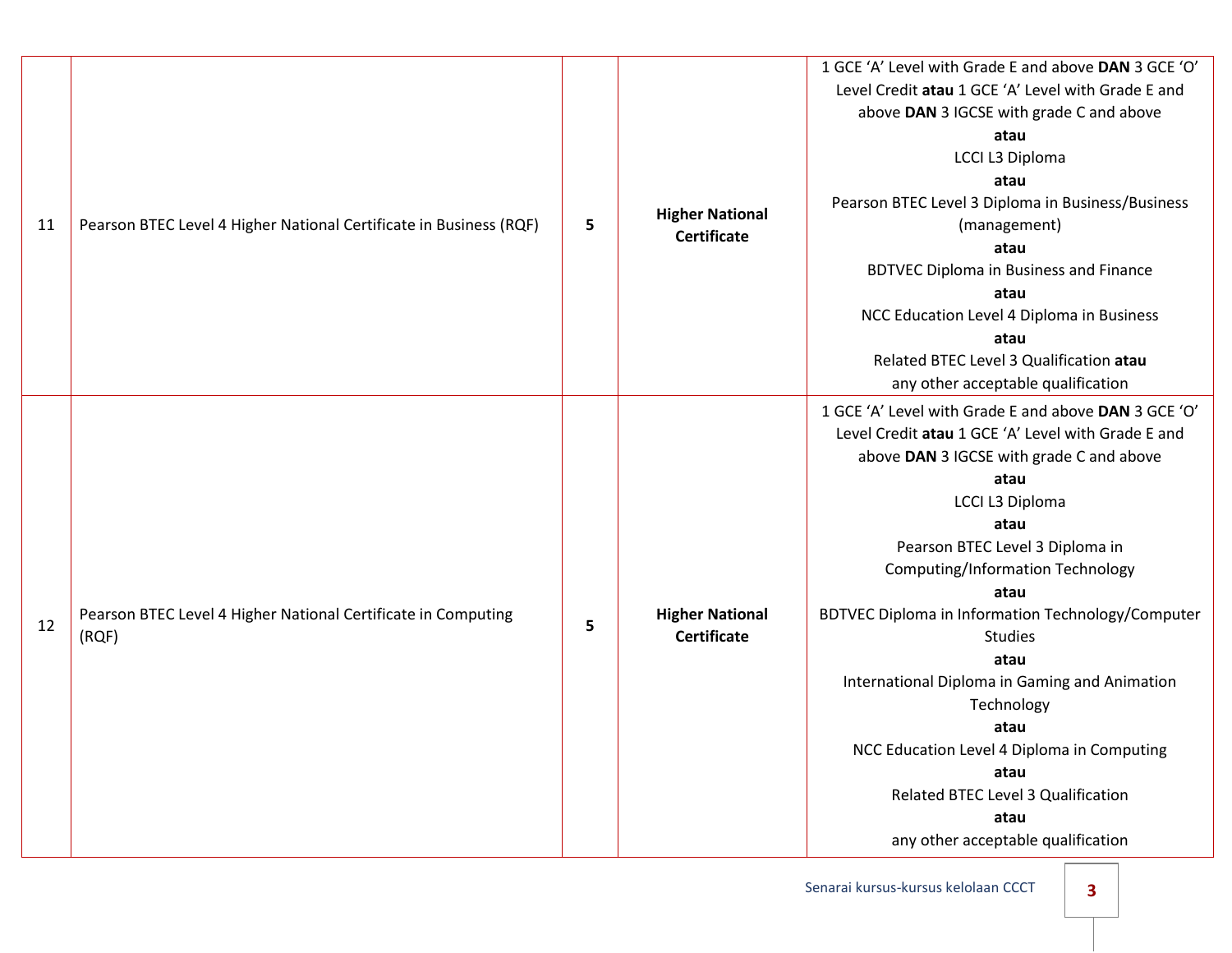|    |                                                              |   |                         | 4 GCE 'O' Level Credit                                 |
|----|--------------------------------------------------------------|---|-------------------------|--------------------------------------------------------|
|    |                                                              |   |                         | atau                                                   |
|    |                                                              |   |                         | 4 IGCSE with Grade A-C                                 |
|    |                                                              |   |                         | atau                                                   |
|    |                                                              |   |                         | Pearson BTEC International Level 2 Certificate in      |
|    |                                                              |   |                         | Creative Media Production or a related vocational area |
|    |                                                              |   |                         | atau                                                   |
|    |                                                              |   |                         | BDTVEC Skill Certificate 3 in Information Technology   |
| 13 | Pearson BTEC International Level 3 Diploma in Creative Media | 4 | <b>National Diploma</b> | atau                                                   |
|    |                                                              |   |                         | NCC Education Level 3 Diploma in Computing             |
|    |                                                              |   |                         | atau                                                   |
|    |                                                              |   |                         | <b>BDTVEC Pre-National Diploma in Information</b>      |
|    |                                                              |   |                         | Technology                                             |
|    |                                                              |   |                         | atau                                                   |
|    |                                                              |   |                         | Foundation Certificate for Higher Education            |
|    |                                                              |   |                         | atau                                                   |
|    |                                                              |   |                         | Any other acceptable qualification                     |
|    |                                                              |   |                         | 4 GCE 'O' Level Credit                                 |
|    |                                                              |   |                         | atau                                                   |
|    |                                                              |   |                         | 4 IGCSE with Grade A-C                                 |
|    |                                                              |   |                         | atau                                                   |
|    |                                                              |   |                         | Pearson BTEC International Level 2 Certificate in      |
|    |                                                              |   |                         | Information Technology or a related vocational area    |
|    | Pearson BTEC International Level 3 Diploma in Information    | 4 |                         | atau                                                   |
|    |                                                              |   |                         | BDTVEC Skill Certificate 3 in Information Technology   |
| 14 | Technology                                                   |   | <b>National Diploma</b> | atau                                                   |
|    |                                                              |   |                         | NCC Education Level 3 Diploma in Computing             |
|    |                                                              |   |                         | atau                                                   |
|    |                                                              |   |                         | <b>BDTVEC Pre-National Diploma in Information</b>      |
|    |                                                              |   |                         | Technology                                             |
|    |                                                              |   |                         | atau                                                   |
|    |                                                              |   |                         | Foundation Certificate for Higher Education            |
|    |                                                              |   |                         | atau                                                   |
|    |                                                              |   |                         | Any other acceptable qualification                     |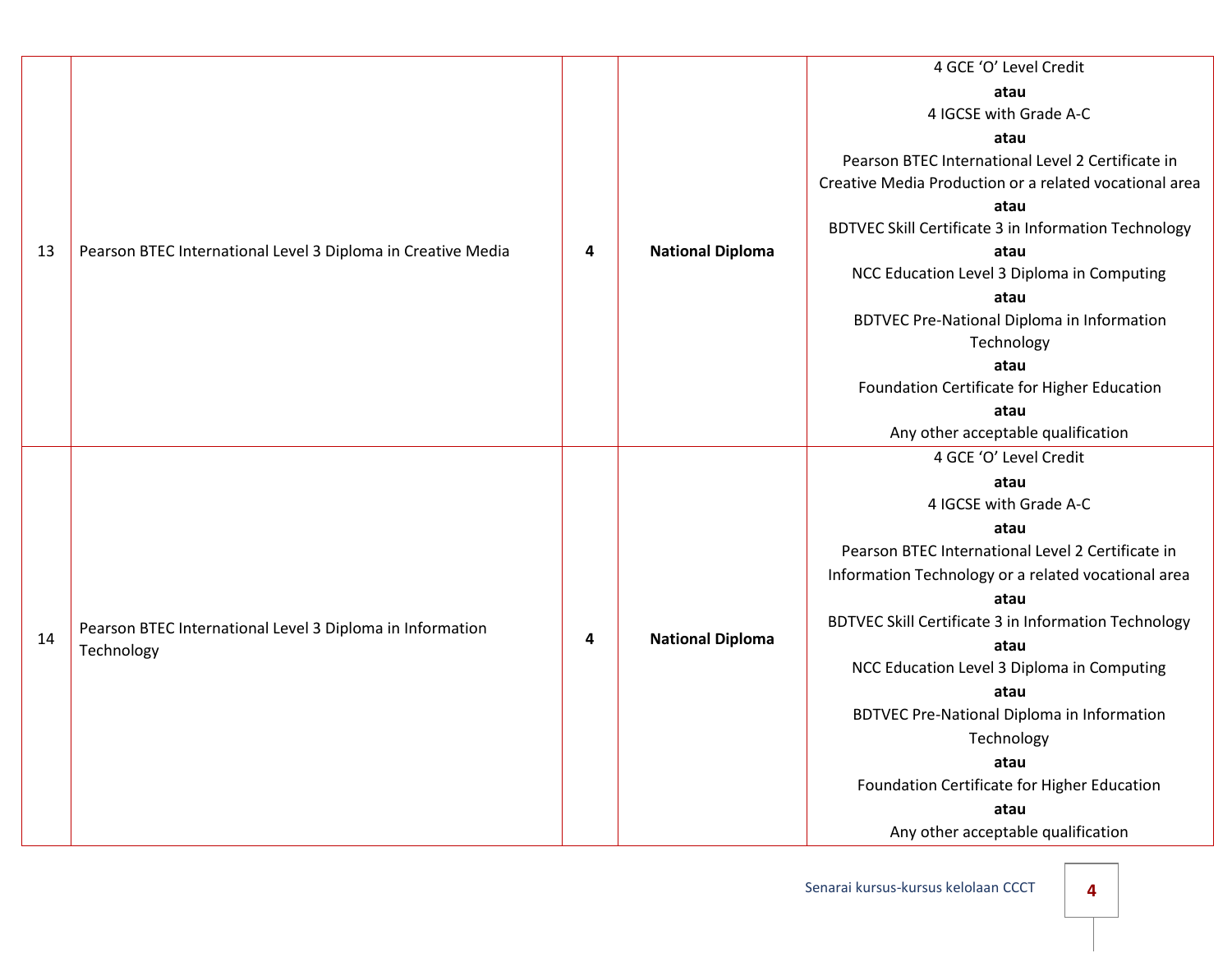| 15 | Pearson BTEC International Level 3 Diploma in Business           | 4                        | <b>National Diploma</b>                                                                                                                                                                                       | 4 CGE 'O' Level Credits<br>atau<br>4 IGCSE with Grade A-C<br>atau<br>Pearson BTEC International Level 2 Certificate in<br>Business or a related vocational area<br>atau<br><b>BDTVEC Skills Certificate 3 in Business</b><br>atau<br>NCC Education Level 3 Diploma in Business<br>atau<br><b>BDTVEC Pre-National Diploma Business</b><br>atau<br>Foundation Certificate for Higher Education<br>atau<br>Any other acceptable qualification |
|----|------------------------------------------------------------------|--------------------------|---------------------------------------------------------------------------------------------------------------------------------------------------------------------------------------------------------------|--------------------------------------------------------------------------------------------------------------------------------------------------------------------------------------------------------------------------------------------------------------------------------------------------------------------------------------------------------------------------------------------------------------------------------------------|
| 16 | Pearson BTEC Level 2 Certificate in Information Technology (QCF) | $\overline{\phantom{0}}$ | <b>Bridging course untuk</b><br>meneruskan pengajian<br>ke BTEC Level 3<br><b>Diploma in Information</b><br>Technology di institusi<br>yang sama. (bukan<br>untuk kemasukan ke<br>dalam perkhidmatan<br>awam) | Minimum 4 GCE 'O' Level Passes<br>atau<br>4 IGCSE with Grade D-E<br>atau<br>any other acceptable qualification                                                                                                                                                                                                                                                                                                                             |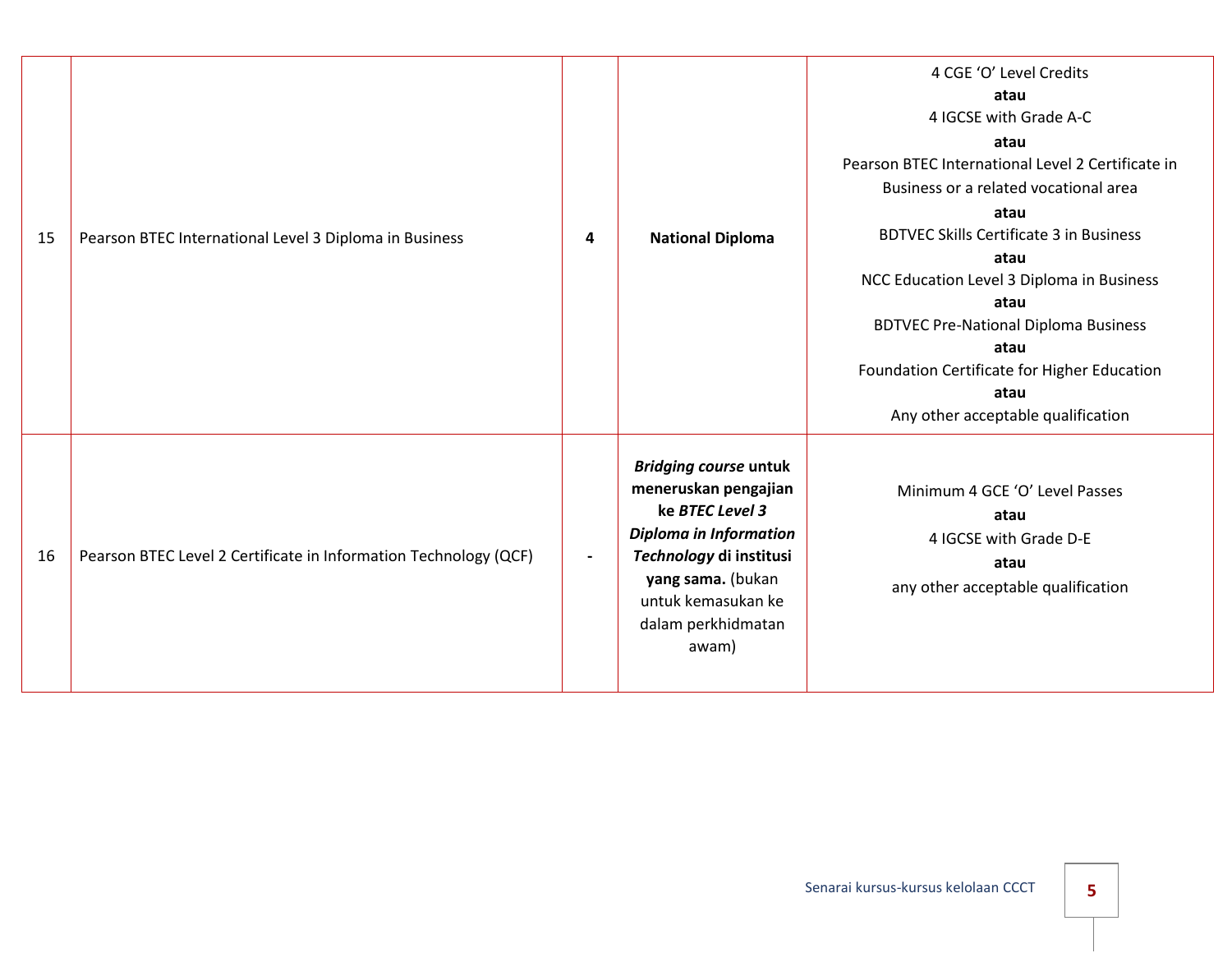| 17 | Pearson BTEC International Level 2 Certificate in Business (QCF)                     |                          | <b>Bridging course untuk</b><br>meneruskan pengajian<br>ke BTEC Level 3<br><b>Diploma in Business</b><br>(bukan untuk<br>kemasukan ke dalam<br>perkhidmatan awam)                            |                                                                                                                                                                                                                                                                                                                                            |
|----|--------------------------------------------------------------------------------------|--------------------------|----------------------------------------------------------------------------------------------------------------------------------------------------------------------------------------------|--------------------------------------------------------------------------------------------------------------------------------------------------------------------------------------------------------------------------------------------------------------------------------------------------------------------------------------------|
| 18 | Pearson BTEC International Level 2 Certificate in Creative Media<br>Production (QCF) | $\overline{\phantom{a}}$ | <b>Bridging course untuk</b><br>meneruskan pengajian<br>ke BTEC Level 3<br><b>Diploma in Creative</b><br><b>Media Production</b><br>(bukan untuk<br>kemasukan ke dalam<br>perkhidmatan awam) |                                                                                                                                                                                                                                                                                                                                            |
| 19 | Pearson BTEC Level 2 Certificate for Retailers                                       |                          | bridging course untuk<br>meneruskan pengajian<br>ke peringkat lebih<br>tinggi.<br>(bukan untuk<br>kemasukan ke dalam<br>perkhidmatan awam)                                                   | Age is 16 years and above<br><b>DAN</b><br>2 GCE/IGCSE 'O' Level Credits<br>atau<br>4 GCE/IGCSE 'O' Level Passes in English medium<br>subjects, OR 2 in Malay subjects and 2 in English<br>medium subject<br>atau<br>Pearson BTEC International Level 2 Certificate<br>atau<br>NTC 2 Certificate (in relevant field if applicable)<br>atau |